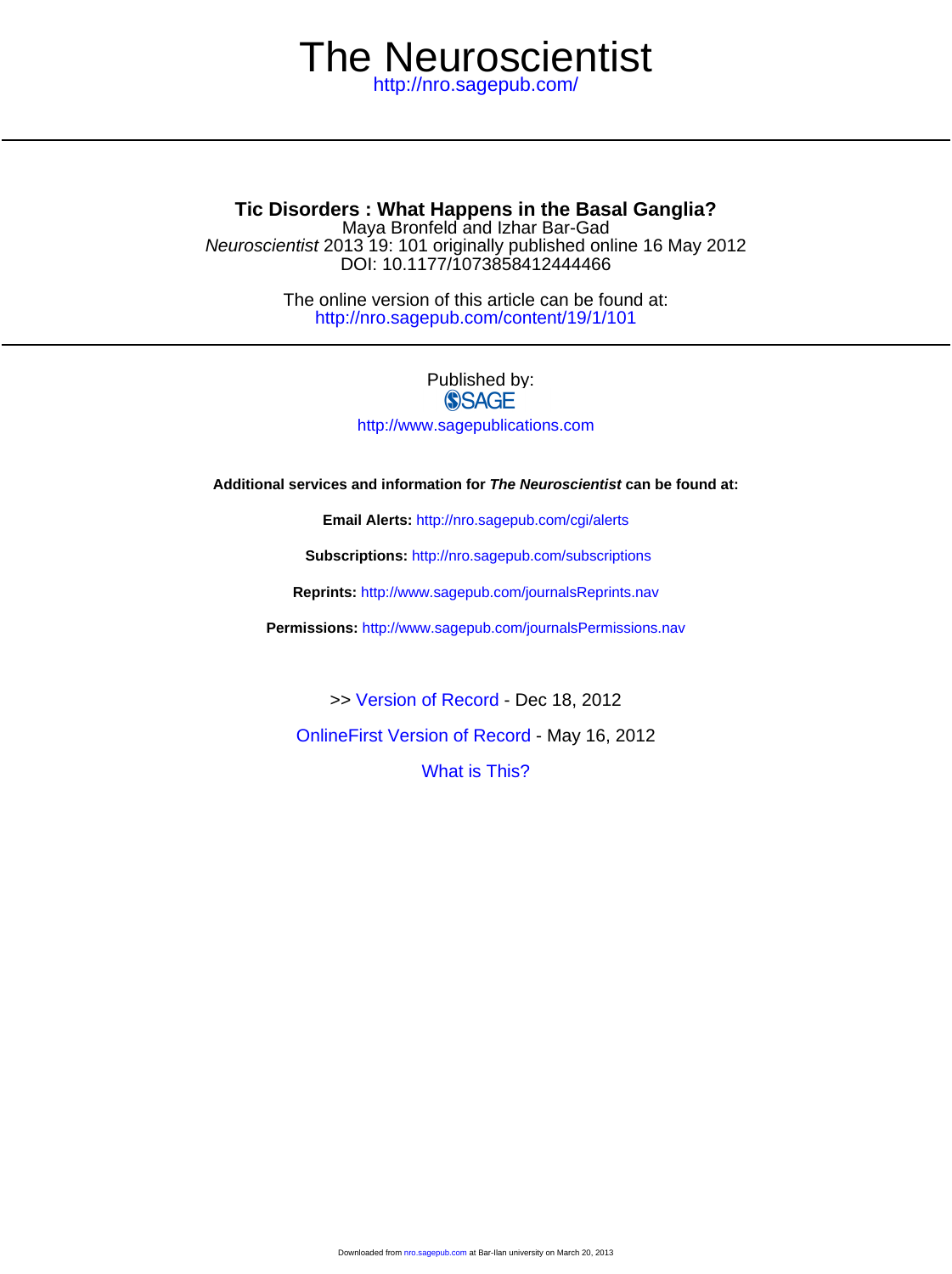# **Tic Disorders: What Happens in the Basal Ganglia?**

The Neuroscientist 19(1) 101–108 © The Author(s) 2013 Reprints and permission: http://www. sagepub.com/journalsPermissions.nav DOI: 10.1177/1073858412444466 http://nro.sagepub.com



# Maya Bronfeld<sup>1</sup> and Izhar Bar-Gad<sup>1</sup>

### **Abstract**

Motor tics are brief, repetitive, involuntary movements that interfere with behavior and appear in multiple neural disorders, most notably, Tourette syndrome. Converging evidence from different lines of research point to the involvement of the corticobasal ganglia system in tics, but the neural mechanism underlying motor tics is largely unknown. An animal model directly linking basal ganglia dysfunction and motor tics indicated that local disinhibition within the basal ganglia input structure, the striatum, induces the appearance of motor tics in both rats and monkeys. Recordings of neuronal activity from multiple brain regions performed in this model during the expression of motor tics showed that tics are associated with phasic changes of neuronal activity throughout the corticobasal ganglia pathway, culminating in the disinhibition of the cortex and the release of a tic. This line of research provides a mechanistic description of the underlying neurophysiology of motor tics and may supply the much needed infrastructure for methodical hypothesis-driven studies of novel clinical treatments.

### **Keywords**

animal model, basal ganglia, Tourette syndrome, tics

# **Tic Disorders**

Tics are rapid, repetitive, nonrhythmic, involuntary movements or vocalizations that interfere with ongoing behavior. Tics range from "simple" movements, involving only one muscle group or simple utterances of noises or sounds, to "complex" tics, which involve sequential or coordinated activation of several muscle groups or the production of complete words or phrases. Tics appear in multiple neural disorders, but they constitute the main and defining symptom of Tourette syndrome (TS). TS patients display multiple vocal and motor tics starting in early childhood, when it has been estimated to affect up to 1% of all children. Tics expression typically fluctuates during the course of the disease, which in most cases spontaneously resolves by early adulthood. However, for a subset of patients the disease persists into adulthood, generating prolonged discomfort and disability. Most TS patients (as many as 90%) suffer from other neurobehavioral comorbid conditions, most commonly obsessivecompulsive behaviors and attention-deficit/hyperactivity disorder (Freeman and others 2000). Tics are usually highly resistant to pharmacological treatment, to the point that today medications for tics are administered only in very severe cases and the treatment goal is to reduce rather than to eliminate them. Dopamine blockers (antipsychotic drugs) are the most effective medication,

but their use is restricted due to severe side effects (Eddy and others 2011). Severe treatment-refractory cases may benefit from neurosurgery in which electrodes are implanted in deep brain structures to constantly apply high-frequency electrical stimulation (Hariz and Robertson 2010). It is generally accepted that tics are caused by a central neural dysfunction rather than a psychological or peripheral source, but the precise nature of the underlying neurobiological pathology is unknown. Multiple lines of evidence point to the involvement of the corticobasal ganglia (CBG) system in tic disorders, specifically in TS, but also in its common comorbid disorders. In this update, we review findings regarding the involvement of the CBG pathway in tics and present recent studies that shed light on the pathophysiology associated with tics.

## **The Basal Ganglia**

The basal ganglia (BG) are a group of interconnected nuclei that take part in a variety of motor, cognitive, and

<sup>1</sup> Bar-Ilan University, Ramat-Gan, Israel

#### **Corresponding Author:**

Dr. Izhar Bar-Gad, Gonda Multidisciplinary Brain Research Center, Bar-Ilan University, Ramat-Gan 52900, Israel Email: izhar.bar-gad@biu.ac.il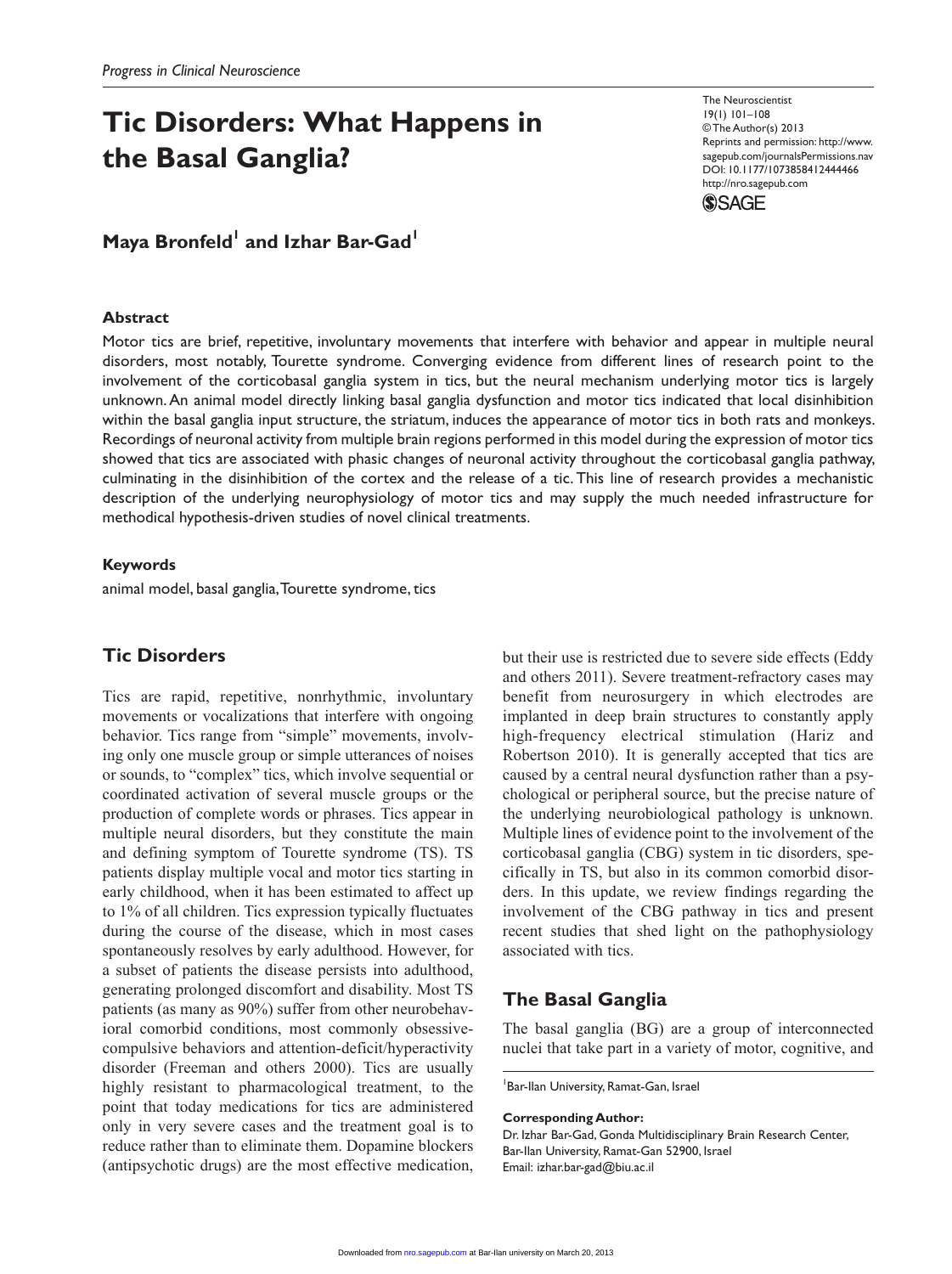limbic functions. The BG integrate information from multiple cortical regions, process it, and convey it back to frontal cortical regions and brainstem nuclei. The nuclei regarded as comprising the BG are the striatum (subdivided into the putamen and caudate nuclei), the subthalamic nucleus (STN), the globus pallidus external and internal segments (GPe and GPi respectively), and the substantia nigra pars compacta and pars reticulata (SNc and SNr respectively). Excitatory projections from the cortex and thalamus are sent to the striatum and the STN. The information is then sent from these input structures to the BG's output structures—the GPi and SNr either directly or through an interlay nucleus—the GPe (Fig. 1A). The BG system is classically described as forming a feedback loop with the cortex, as its output structures send inhibitory projections to several thalamic nuclei, which in turn project to frontal cortical areas. Inputs from motor, associative, or limbic parts of the cortex are sent to and processed within spatially distinct territories of the BG nuclei, forming several functional subcircuits (Alexander and others 1986). In the motor territory, there is a further subdivision into gross somatotopic regions specifically related to movements of the legs, arms, or face (Nambu 2011). The main neurotransmitter within the BG is the inhibitory neurotransmitter GABA, as the projection neurons in the striatum, GPe, GPi, and SNr are all GABAergic. The activity of the BG is further modulated by excitatory (glutamatergic) projections from the cortex, thalamus, and STN and by dopaminergic projections from the SNc.

Most BG nuclei contain mainly projection neurons, whose activity is modulated by the integration of inputs from other BG nuclei (Fig. 1A). The striatum is a unique exception in that it contains a complex internal network that affects its output (Fig. 1B). One element in this internal network are the abundant collateral GABAergic connections between the striatal projection neurons (termed medium spiny neurons—MSNs), which mediate a relatively weak inhibition from one projection neuron to its counterparts (Jaeger and others 1994). Another prominent feature of the internal striatal network are the local interneurons, which comprise  $\sim$ 25% of its neuronal population in primates (Graveland and DiFiglia, 1985). The striatum contains at least three types of local GABAergic interneurons, which form multiple inhibitory synapses onto neighboring projection neurons and are able to exert strong modulation over their activity (Koos and Tepper 1999). The striatum also contains one type of cholinergic interneurons, which were recently shown to influence its projection neurons through activation of GABAergic interneurons (English and others 2012). Thus, local GABAergic transmission is a main component of the normal functioning of the striatum.



**Figure 1.** The corticobasal ganglia circuit. (A) Illustration of the primate brain, depicting the basal ganglia nuclei and the main connections of the corticobasal ganglia system (SNr connectivity was omitted for graphical clarity). (B) Schematic representation of the internal network of the striatum. Abbreviations: Ach = acetylcholine; GABA = gamma-aminobutyric acid; GPe = globus pallidus external segment; GPi = globus pallidus internal segment; IN = interneuron; MSN = medium spiny neuron; SNr = substantia nigra pars reticulata; SNc = substantia nigra pars compacta; STN = subthalamic nucleus.

The role of the BG in behavioral modulation remains elusive. This issue has been addresses by combining anatomical data with studies of BG activity during normal behavior and behavioral abnormalities associated with BG dysfunction. Early models described the BG as regulating the overall level of cortical excitability through changes in the tonic high-frequency inhibitory activity of the BG output structures (Albin and others 1989). An increase or a decrease in the level of activity of these structures was considered to inhibit or facilitate (disinhibit) cortical activity. The level of cortical excitability, in turn, was considered to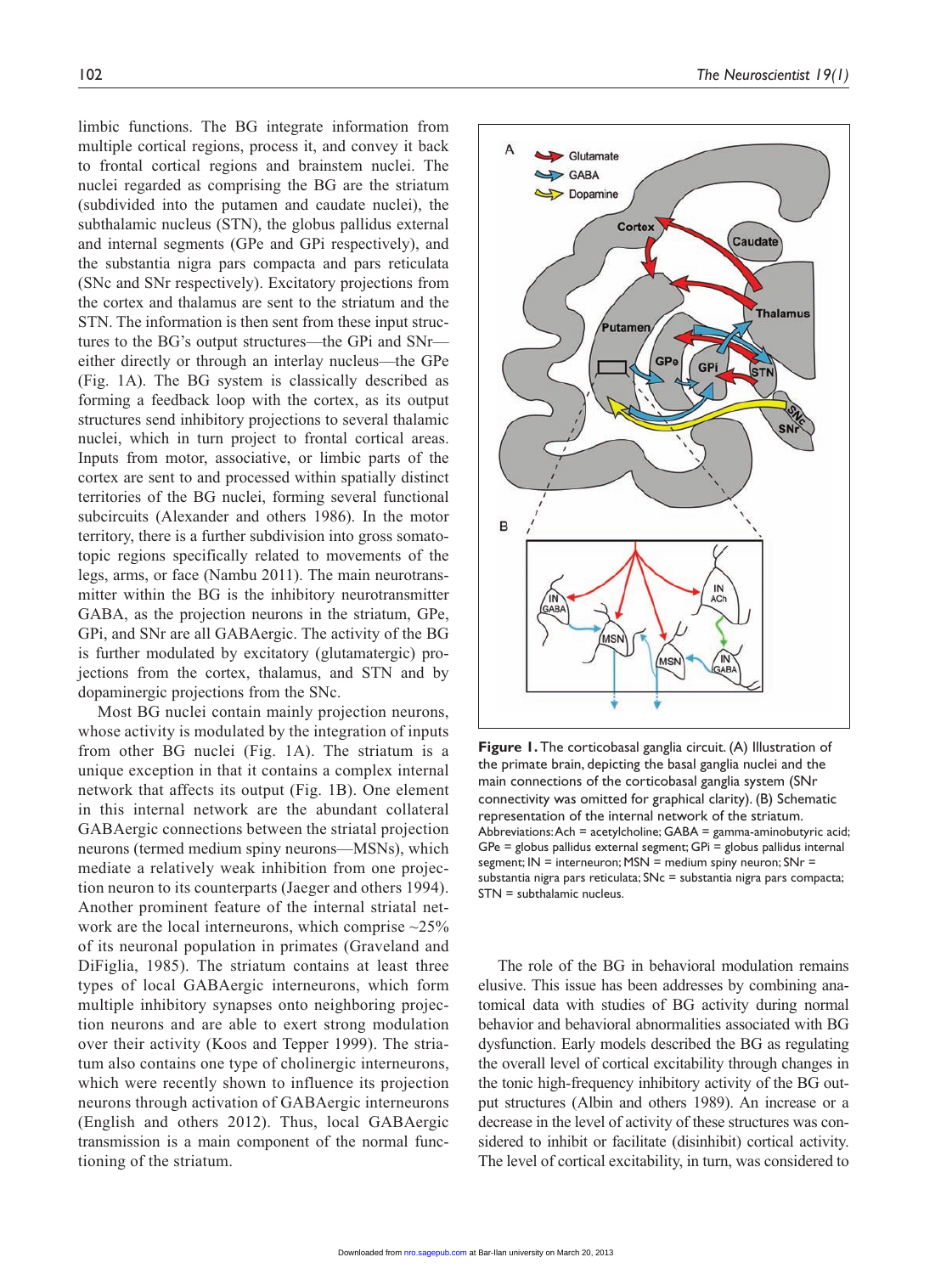be positively correlated with behavior. Later models incorporated spatial and temporal properties of the BG output signal and described them as instructing the cortex which action should be selected for performance out of a multitude of potential actions (Mink 1996). According to these models, selective phasic inhibition of a group of BG output neurons accompanied by facilitation of others leads to an activation of a subset of cortical neurons encoding the selected action while inhibiting other competing actions. In such models, the extensive intrinsic inhibitory networks of the basal ganglia serve as a means of selection by which a single "winning" action reduces the activity of all others. Other models suggested a role for the BG in decorrelating cortical inputs. In these models, the BG receive and integrate many different types of information regarding the organism's state and surroundings. By their inhibitory networks, the BG compress the information and convey it in a more readily accessible form to brain regions that can use it to select and execute an optimal behavioral program (Bar-Gad and others 2003).

# **Evidence of BG Involvement in Tic Disorders**

Converging evidence based on multiple research techniques has established a link between BG pathology and tics. Anatomical imaging studies found reductions in the volumes of the globus pallidus and striatum in TS patients (Peterson and others 2003). Moreover, the extent of volume reduction in the caudate nucleus in childhood was correlated with tic severity in later life (Bloch and others 2005). Recently, detailed postmortem anatomical studies found a reduction in the number of two types of striatal interneurons in the brains of TS patients: the GABAergic fast-spiking interneurons and the cholinergic tonically active interneurons (Kalanithi and others 2005; Kataoka and others 2010). Neurochemical imaging studies that focused on the dopaminergic system have indicated that TS is associated with increased striatal dopaminergic innervation (Albin and others 2003). Functional imaging studies found that tic expression, as well as voluntary tic suppression, were correlated with activity within the CBG (Peterson and others 1998; Wang and others 2011). Recently, the association between tics and the BG was further supported by reports of surgical interventions for tic reduction targeting these nuclei. Initial reports indicate that deep brain high frequency stimulation within the GPi or thalamus can decrease tic severity (and possibly some of the comorbid symptoms) (Hariz and Robertson, 2010).

A direct causal link between BG dysfunction and motor tics has been demonstrated in animal models of the disorder. Early studies in both rats (McKenzie and Viik, 1975; Tarsy and others 1978) and monkeys (Crossman and others 1988) showed that local disinhibition of the striatum of awake, behaving animals can induce the appearance of abnormal movements resembling motor tics. In these studies, disinhibition was achieved by local microinjections of a  $GABA$ <sub> $\Delta$ </sub> antagonist (picrotoxin or bicuculline) into the sensorimotor territory of the striatum. The induced abnormal movements consisted of brief, repetitive, jerk-like movements that appeared in isolated muscle groups (mostly forelimb, hindlimb, or orofacial muscles) at the contralateral side to the injected hemisphere (Fig. 2). Notably, a similar disinhibition protocol targeting other functional territories within the BG (associative or limbic) induced behavioral symptoms similar to the known comorbidities of TS (i.e., hyperactive or repetitive/compulsive behaviors) (Grabli and others 2004; Worbe and others 2009). A recent study (Gittis and others 2011) indicated that a more selective inhibition of a subpopulation of striatal GABAergic interneurons which show deficits in TS patients (Kalanithi and others 2005) could also induce motor abnormalities in mice, resembling motor tics.

# **Tic-Related Basal Ganglia Neurophysiology**

The striatal disinhibition tic model using  $GABA$ <sub> $\lambda$ </sub> antagonists in animals enables a direct and detailed exploration of the patterns of abnormal neuronal activity associated with these abnormal movements. These studies have focused on neuronal activity within the different parts of the CBG pathway and the interactions between them.

*Cortex and thalamus*. Early recordings in rats showed that motor tics were associated with large transient deflections in the cortical electroencephalogram (EEG) activity (EEG spikes) recorded from the ipsilateral side to the disinhibited striatum (contralateral to the motor tics). The EEG spikes appeared before motor tics could be detected by electromyogram (EMG) activity, but once initiated, the tics appeared synchronously with cortical EEG spikes that continued throughout the duration of the motor effect (Tarsy and others 1978; Muramatsu and others 1990). The maximal size of the EEG spikes was recorded over the sensorimotor cortices with small EEG fluctuations over nonmotor areas (Muramatsu and others 1990). Recent recordings of individual neurons in monkeys revealed that tics were associated with a brief burst of activation of neurons in the motor cortex (McCairn and others 2009) (Fig. 3A). Tic-related cortical activations were detected both before and after the EMG-derived ticonset time, mostly up to  $\pm 50$  ms around tic onset (Bronfeld and others 2011). Notably, a similar pattern of tic-related neuronal activations was observed in the ventromedial nucleus of the rat thalamus, a structure that receives BG inputs and projects to the motor cortex (Muramatsu and others 1990) (Fig. 3B).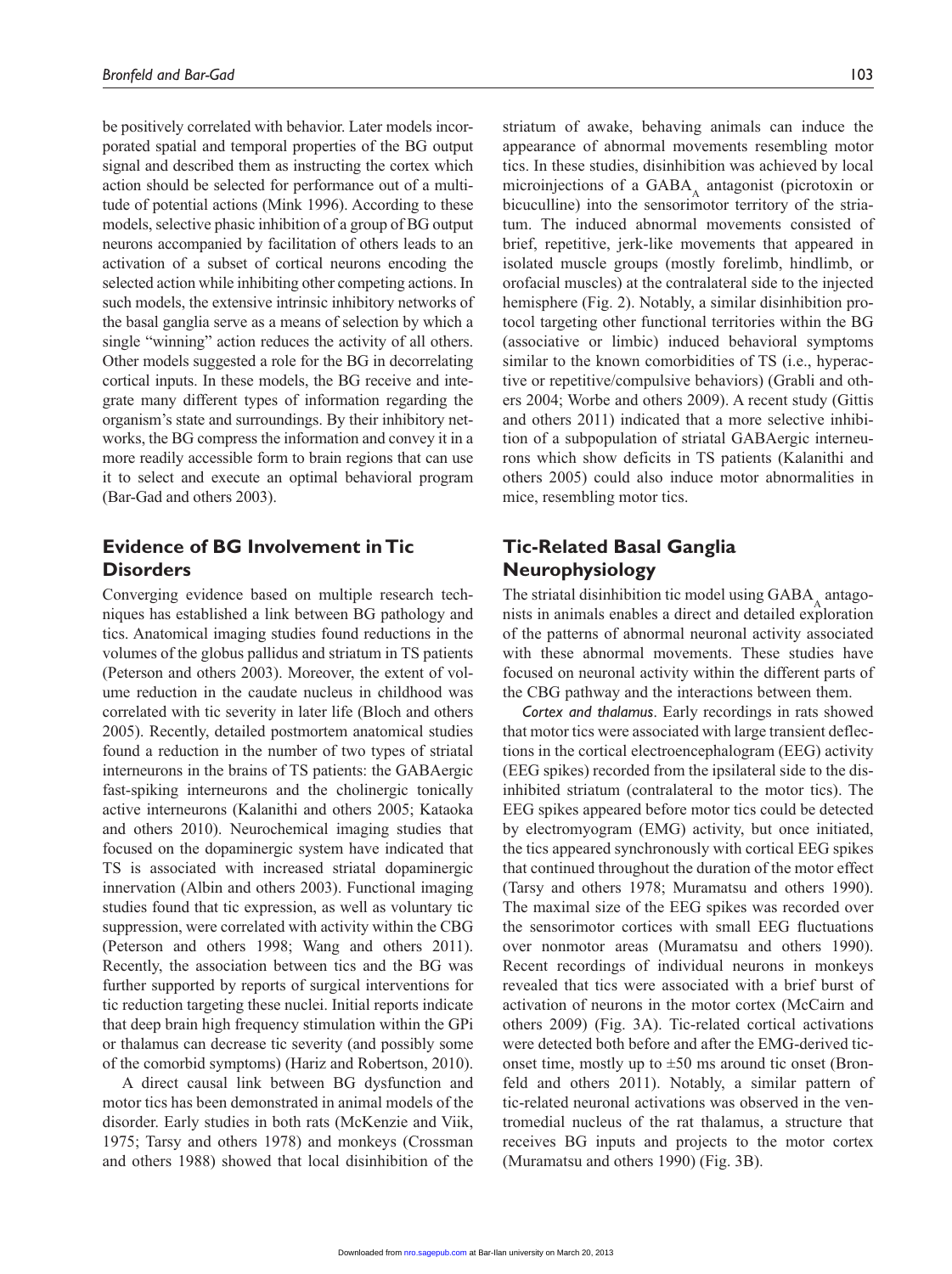

**Figure 2.** Tic expression in animal model of motor tics. Video and EMG recordings of motor tics induced by local microinjections of a GABA<sub>A</sub> antagonist into the striatum of the monkey and rat. (A) A sequence of frames taken from video recordings depicting the progress of a motor tic expressed in different muscles: (i) orofacial (ii) upper limb and (iii) hind limb. (B) Simultaneous EMG recordings from three muscles during the expression of orofacial motor tics in a monkey, depicting the localized nature of the tics confined to just one muscle. Red arrow indicates the timing of the tic presented in A(i).

*Striatum*. Recordings of neuronal activity in the striatum have focused on the activity of the projection neurons (MSNs). MSNs typically display a low-frequency bursting firing pattern (Wilson and Groves, 1981). Following administration of a  $GABA_A$  antagonist in monkeys, MSNs were found to increase their overall firing rate, which could be attributed to an increase in the number of bursts and in the number of spikes within bursts (Worbe

and others 2009). Analysis of MSNs activity in relation to the expression of motor tics revealed that the MSNs response to tics was a burst of activation (Fig. 3A) often preceding both the motor tic and the tic-related activation of simultaneously recorded cortical neurons (Bronfeld and others 2011). The MSNs displaying tic-related activity were unevenly distributed within the striatum. Only neurons recorded from the somatotopic striatal region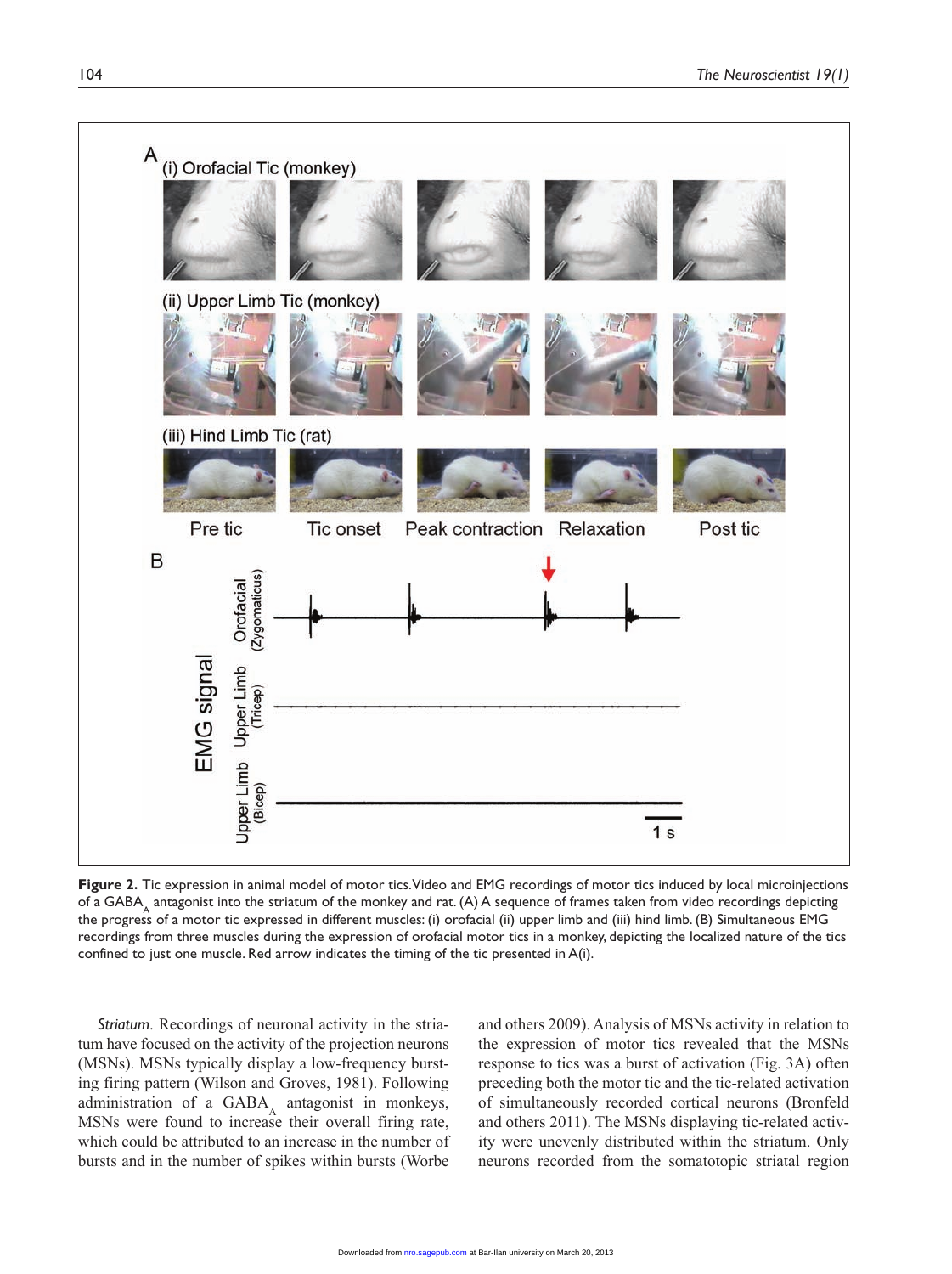

**Figure 3.** Tic-related neuronal activity in the CBG. (A) Simulated spike trains illustrating the main types of tic-related activity observed in the different CBG nuclei following local striatal disinhibition. Tics were associated with bursts of activity in the primary motor cortex (M1) and the striatum, phasic increases in the firing rate of most GPe neurons, and phasic decreases of firing rate in the BG output structures (GPi/SNr). (B) Schematic illustration depicting the patterns and spatial distribution of neuronal tic-related activity in the different somatotopic territories of the CBG system during the expression of focal orofacial motor tics.

associated with the body part in which motor tics appeared displayed tic-related activations, whereas neurons recorded from other parts of the striatum showed no ticrelated responses (Bronfeld and others 2011) (Fig. 3B). What distinguished the MSNs tic-related activity from their normal activity was its apparent lack of specificity. In the normal state, MSNs are highly selective to different kinematic and contextual parameters of movements, such that only a subset of neurons displays phasic activations in response to any given movement. The large fraction of MSNs showing similar responses to the brief stereotypic tic movements suggests that tics may be associated with altered specificity of the MSNs (Bronfeld and Bar-Gad, 2011).

Phasic tic-related activity has also been described in another population of striatal neurons: the cholinergic interneurons (Bronfeld and others 2011). These neurons are considered to be part of the reward system, and their phasic event-related activity was shown to be modulated by dopaminergic inputs (Graybiel and others 1994). The tic-related activity observed in the cholinergic interneurons suggests

that tics may be accompanied by an activation of the dopaminergic system, which is suggestive of the potential involvement of learning mechanisms in the expression of motor tics.

*GPe*. Neurons in both pallidal segments typically fire continuously and irregularly at high frequencies (50-80 spikes/s) and, similar to MSNs, show highly specific movement-related activity modulations. Both phasic firing rate increases and decreases are observed in pallidal neurons in response to preferred movements, with increases more frequently observed (Brotchie and others 1991). A similar pattern of phasic rate modulations (predominantly excitations) was observed in response to experimentally induced motor tics in monkeys (Fig. 3A), but tic-related activity differed from responses to normal movements in several respects. Tic-related GPe activations were of larger amplitude and observed in a larger fraction of neurons (over 70% of recorded neurons) compared with reported responses to normal movements. Furthermore, tic-related neurons were diffusely and randomly distributed within the GPe (Fig. 3B), regardless of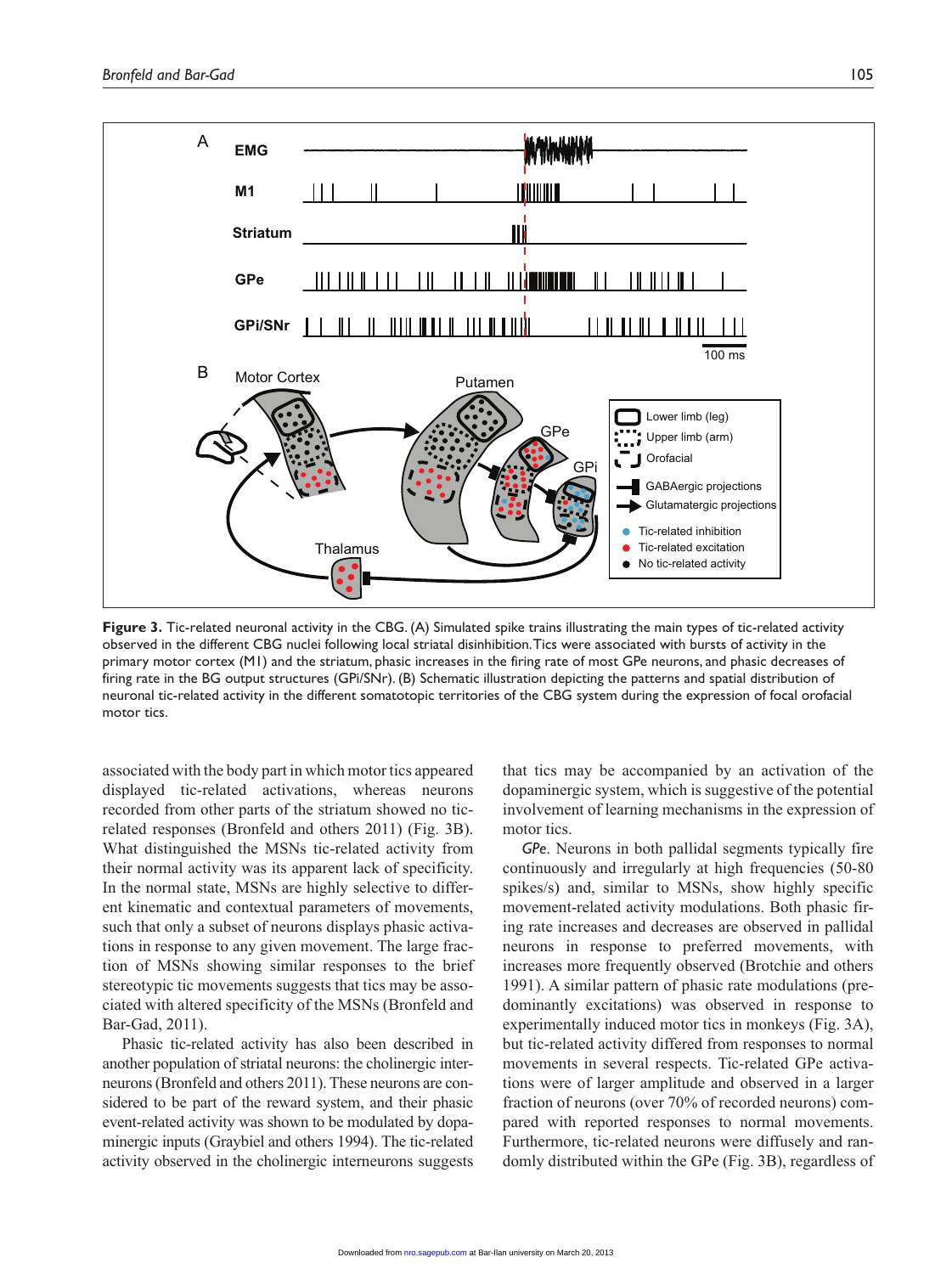the locations of striatal disinhibition or the tics (Bronfeld and others 2011), supporting the concept of altered specificity in these neurons as well. The onset of GPe tic-related neuronal activity was almost always later than tic-related cortical activity and followed the onset of the tics.

*BG output structures (GPi/SNr)*. In the normal state the patterns of GPi/SNr movement-related activity are very similar to those of the GPe (i.e., specific responses, predominantly phasic rate increases). This pattern is significantly altered during the expression of motor tics. In the animal model of motor tics, a very large fraction of recorded GPi/SNr neurons display significant tic-related activity (over 70% of recorded neurons), the majority of which display firing rate decreases, often manifesting as a complete brief cessation of firing (Muramatsu and others 1990; McCairn and others 2009) (Fig. 3A). Similar to the spatial and temporal patterns of GPe tic-related activity, tic-related GPi/SNr neurons were randomly and widely distributed (Fig. 3B) and the tic-related activity occurred at the same time or later than the tic-related cortical and striatal activations and following the onset of the tics (Muramatsu and others 1990;Bronfeld and others 2011). Notably, recordings of GPi neurons of TS patients undergoing neurosurgery found similar patterns of tic-related activity to those observed in the animal model. However, in human patients the researchers observed a subset of GPi neurons displaying very early tic-related activity (as early as 2 s before tic onset), which they suggested could be related to premonitory sensations or urges that often precede a tic in TS patients (Zhuang and others 2009).

# **Basal Ganglia Disinhibition as a Mechanism of Tic Formation**

Inhibitory circuits are a major component of the CBG neural pathway, and animal models have demonstrated that the disruption of inhibitory (GABAergic) transmission within the BG can directly induce motor and behavioral deficits. In the motor territory of the striatum, local blockade of GABA inhibition induced motor tics that were associated with abnormal patterns of activation throughout the CBG (McCairn and others 2009; Bronfeld and others 2011). In the striatum, tics were associated with a strong activation of many of the projection neurons, suggesting a reduced specificity of the neuronal encoding. This pattern was amplified downstream in neurons of the BG output structures, which displayed widespread phasic inhibitions synchronous with the tics. Finally, the phasic removal of BG inhibition was observed in the thalamus and motor cortex, leading to tic-related neuronal activations. Motor cortex activity often preceded tic-onset and presumably encoded the tic-related muscular activation.

The relation between disrupted BG inhibition and motor tics is further supported by findings in human studies. The reduction in striatal volume and the selective loss of striatal inhibitory interneurons observed in TS patients suggests that reduced striatal inhibition plays a key role in the natural course of the disease. This hypothesis has been supported by evidence for altered cortical inhibition in TS patients that suggests a reduction of inhibitory subcortical inputs from the BG (Heise and others 2010). Abnormal disinhibition and loss of neuronal specificity are also key components of theoretical models of BG dysfunction. The loss of inhibition within the striatum leads to inappropriate activation of MSNs which should otherwise be suppressed. This joint activation of neurons may lead to the expression of abnormal movements (i.e., tics) either due to a degradation of the information conveyed to the cortex (Bar-Gad and others 2003) or direct activation of cortical neurons encoding the tic motor pattern (Mink, 2001).

### **Conclusions**

Despite more than a century of abundant medical and scientific study, surprisingly little is known about the pathophysiology of motor tics, their underlying causes or effective treatment. The local disinhibition animal model of motor tics provides robust opportunities for a detailed exploration of the neural mechanisms involved in the generation and expression of motor tics. It is unique, in that most other animal models of TS reported thus far (genetic or pharmacological) have addressed related symptoms or pathologies of the disorder but have mostly failed to induce clear repetitive tic-like movements (Swerdlow and Sutherland 2005). Initial findings using this model suggest that disruption of the local inhibitory circuits in the motor domain of the BG is a key element of the neural mechanism underlying motor tics, and that tics are associated with a phasic and distributed (widespread) release of thalamic/cortical neurons from BG inhibitory control. Moreover, similar disinhibition in the associative and limbic domains of the BG leads to behavioral abnormalities comparable to some of the comorbid symptoms of TS. This transition from the phenomenological description provided by Gilles de la Tourette to a mechanistic description of the underlying neurophysiology may provide the much needed infrastructure for methodical hypothesis-driven studies of the causes and novel clinical treatments of the disorder.

### **Declaration of Conflicting Interests**

The author(s) declared no potential conflicts of interest with respect to the research, authorship, and/or publication of this article.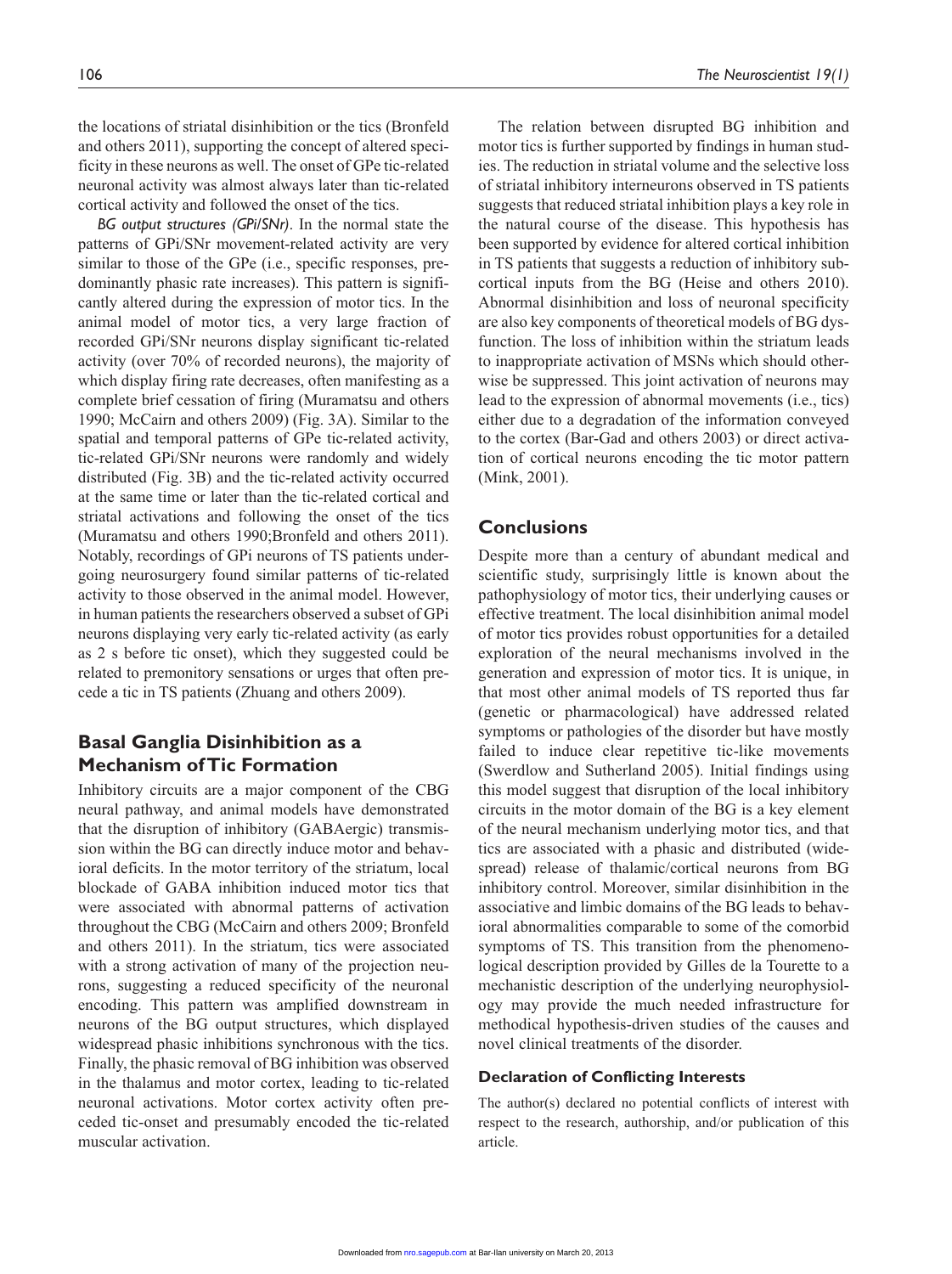### **Funding**

The author(s) disclosed receipt of the following financial support for the research, authorship, and/or publication of this article: Supported by Israel Science Foundation (ISF) grant 327/09 and a Tourette Syndrome Association (TSA) grant.

### **References**

- Albin RL, Koeppe RA, Bohnen NI, Nichols TE, Meyer P, Wernette K, and others. 2003. Increased ventral striatal monoaminergic innervation in Tourette syndrome. Neurology 61:310–15.
- Albin RL, Young AB, Penney JB. 1989. The functional anatomy of basal ganglia disorders. Trends Neurosci 12:366–75.
- Alexander GE, DeLong MR, Strick PL. 1986. Parallel organization of functionally segregated circuits linking basal ganglia and cortex. Annu Rev Neurosci 9:357–81.
- Bar-Gad I, Morris G, Bergman H. 2003. Information processing, dimensionality reduction and reinforcement learning in the basal ganglia. Prog Neurobiol 71:439–73.
- Bloch MH, Leckman JF, Zhu H, Peterson BS. 2005. Caudate volumes in childhood predict symptom severity in adults with Tourette syndrome. Neurology 65:1253–8.
- Bronfeld M, Bar-Gad I. 2011. Loss of specificity in basal ganglia related movement disorders. Front Syst Neurosci 5:1–13.
- Bronfeld M, Belelovsky K, Bar-Gad I. 2011. Spatial and temporal properties of tic-related neuronal activity in the corticobasal ganglia loop. J Neurosci 31:8713–21.
- Brotchie P, Iansek R, Horne MK. 1991. Motor function of the monkey globus pallidus: 1. Neuronal discharge and parameters of movement. Brain 114(Pt 4):1667–83.
- Crossman AR, Mitchell IJ, Sambrook MA, Jackson A. 1988. Chorea and myoclonus in the monkey induced by gammaaminobutyric acid antagonism in the lentiform complex: the site of drug action and a hypothesis for the neural mechanisms of chorea. Brain 111(Pt 5):1211–33.
- Eddy CM, Rickards HE, Cavanna AE. 2011. Treatment strategies for tics in Tourette syndrome. Ther Adv Neurol Disord 4:25–45.
- English DF, Ibanez-Sandoval O, Stark E, Tecuapetla F, Buzsaki G, Deisseroth K, and others. 2012. GABAergic circuits mediate the reinforcement-related signals of striatal cholinergic interneurons. Nat Neurosci 15:123–30.
- Freeman RD, Fast DK, Burd L, Kerbeshian J, Robertson MM, Sandor P. 2000. An international perspective on Tourette syndrome: selected findings from 3,500 individuals in 22 countries. Dev Med Child Neurol 42:436–47.
- Gittis AH, Leventhal DK, Fensterheim BA, Pettibone JR, Berke JD, Kreitzer AC. 2011. Selective inhibition of striatal fast-spiking interneurons causes dyskinesias. J Neurosci 31:15727–31.
- Grabli D, McCairn K, Hirsch EC, Agid Y, Feger J, Francois C, and others. 2004. Behavioural disorders induced by external

globus pallidus dysfunction in primates: I. Behavioural study. Brain 127:2039–54.

- Graveland GA, DiFiglia M. 1985. The frequency and distribution of medium-sized neurons with indented nuclei in the primate and rodent neostriatum. Brain Res 327:307–11.
- Graybiel AM, Aosaki T, Flaherty AW, Kimura M. 1994. The basal ganglia and adaptive motor control. Science 265:1826–31.
- Hariz MI, Robertson MM. 2010. Gilles de la Tourette syndrome and deep brain stimulation. Eur J Neurosci 32:1128–34.
- Heise KF, Steven B, Liuzzi G, Thomalla G, Jonas M, Muller-Vahl K, et al. 2010. Altered modulation of intracortical excitability during movement preparation in Gilles de la Tourette syndrome. Brain 133:580–90.
- Jaeger D, Kita H, Wilson CJ. 1994. Surround inhibition among projection neurons is weak or nonexistent in the rat neostriatum. J Neurophysiol 72:2555–8.
- Kalanithi PS, Zheng W, Kataoka Y, DiFiglia M, Grantz H, Saper CB, and others. 2005. Altered parvalbumin-positive neuron distribution in basal ganglia of individuals with Tourette syndrome. Proc Natl Acad Sci U S A 102:13307–12.
- Kataoka Y, Kalanithi PS, Grantz H, Schwartz ML, Saper C, Leckman JF, and others. 2010. Decreased number of parvalbumin and cholinergic interneurons in the striatum of individuals with Tourette syndrome. J Comp Neurol 518:277–91.
- Koos T, Tepper JM. 1999. Inhibitory control of neostriatal projection neurons by GABAergic interneurons. Nat Neurosci 2:467–72.
- McCairn KW, Bronfeld M, Belelovsky K, Bar-Gad I. 2009. The neurophysiological correlates of motor tics following focal striatal disinhibition. Brain 132:2125–38.
- McKenzie GM, Viik K. 1975. Chemically induced chorieform activity: antagonism by GABA and EEG patterns. Exp Neurol 46:229–43.
- Mink JW. 1996. The basal ganglia: focused selection and inhibition of competing motor programs. Prog Neurobiol 50:381–425.
- Mink JW. 2001. Basal ganglia dysfunction in Tourette's syndrome: a new hypothesis. Pediatr Neurol 25:190–8.
- Muramatsu S, Yoshida M, Nakamura S. 1990. Electrophysiological study of dyskinesia produced by microinjection of picrotoxin into the striatum of the rat. Neurosci Res 7:369–80.
- Nambu A. 2011. Somatotopic organization of the primate basal ganglia. Front Neuroanat 5:26.
- Peterson BS, Skudlarski P, Anderson AW, Zhang H, Gatenby JC, Lacadie CM, Leckman JF, Gore JC. 1998. A functional magnetic resonance imaging study of tic suppression in Tourette syndrome. Arch Gen Psychiatry 55:326-333.
- Peterson BS, Thomas P, Kane MJ, Scahill L, Zhang H, Bronen R, and others. 2003. Basal ganglia volumes in patients with Gilles de la Tourette syndrome. Arch Gen Psychiatry 60:415–24.